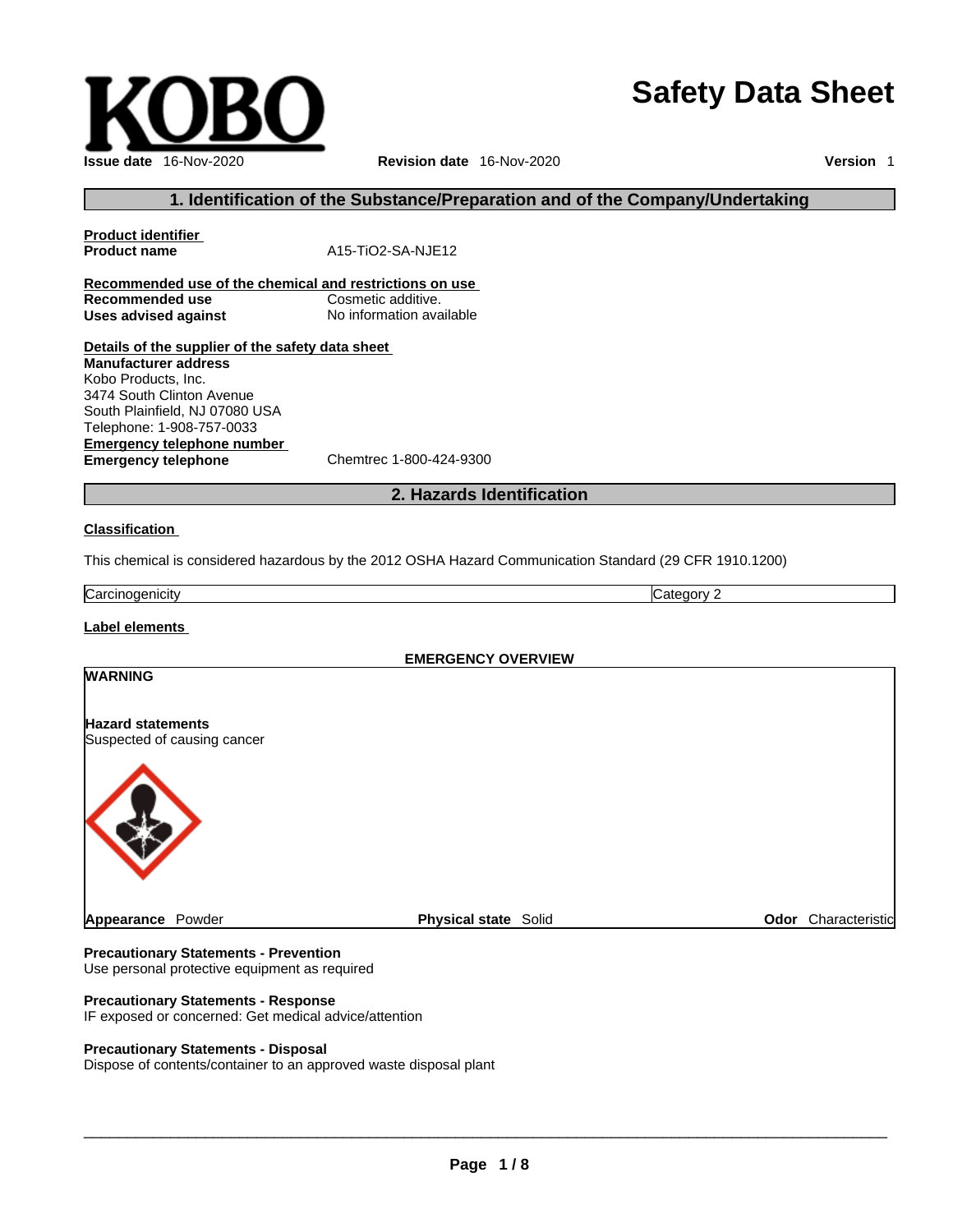#### **Hazards not otherwise classified (HNOC)**

None known

#### **Other Information**

No information available

#### **3. Composition/information on Ingredients**

| <b>Chemical Name</b> | <b>CAS No</b> | Weight-%    |
|----------------------|---------------|-------------|
| Titanium Dioxide     | 13463-67-7    | 68.50-73.00 |
| Joioba Esters        | 92457-12-0    | 10.00-14.00 |
| Silica               | 7631-86-9     | 10.00-14.00 |
| Aluminum Hydroxide   | 21645-51-2    | 3.50-7.50   |

**4. First aid measures** 

| <b>First aid measures</b>                                                  |                                                                                                                                    |  |
|----------------------------------------------------------------------------|------------------------------------------------------------------------------------------------------------------------------------|--|
| <b>General advice</b>                                                      | If symptoms persist, call a physician.                                                                                             |  |
| Eye contact                                                                | Rinse immediately with plenty of water, also under the eyelids, for at least 15 minutes. If<br>symptoms persist, call a physician. |  |
| <b>Skin contact</b>                                                        | Wash off immediately with soap and plenty of water while removing all contaminated<br>clothes and shoes.                           |  |
| <b>Inhalation</b>                                                          | Remove to fresh air. If breathing is irregular or stopped, administer artificial respiration.                                      |  |
| Ingestion                                                                  | If swallowed, do not induce vomiting: seek medical advice immediately and show this<br>container or label.                         |  |
| Self-protection of the first aider                                         | Use personal protective equipment as required.                                                                                     |  |
| Most important symptoms and effects, both acute and delayed                |                                                                                                                                    |  |
| <b>Symptoms</b>                                                            | No known effects under normal use conditions.                                                                                      |  |
| Indication of any immediate medical attention and special treatment needed |                                                                                                                                    |  |
| Note to physicians                                                         | Effects of exposure (inhalation, ingestion or skin contact) to substance may be delayed.                                           |  |
|                                                                            |                                                                                                                                    |  |

#### **5. Fire-fighting measures**

#### **Suitable extinguishing media**

Use extinguishing measures that are appropriate to local circumstances and the surrounding environment.

**Unsuitable extinguishing media** No information available.

#### **Specific hazards arising from the chemical**

None in particular.

**Explosion data Sensitivity to mechanical impact** None. **Sensitivity to static discharge** None.

**Protective equipment and precautions for firefighters** Use personal protective equipment as required.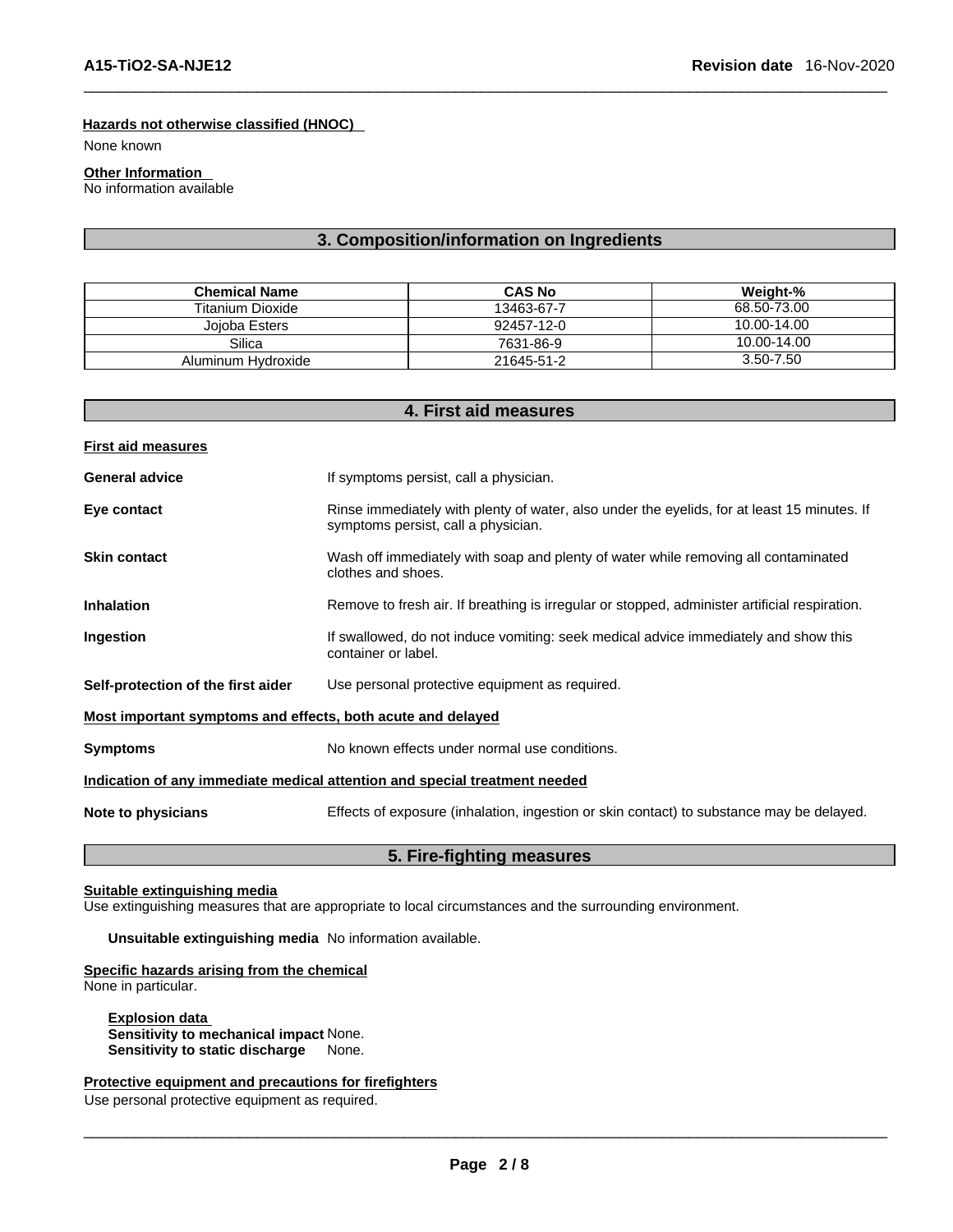#### **6. Accidental release measures**

#### **Personal precautions, protective equipment and emergency procedures**

| <b>Personal precautions</b>                          | Use personal protective equipment as required. Avoid contact with eyes. Wash thoroughly<br>after handling. |  |  |
|------------------------------------------------------|------------------------------------------------------------------------------------------------------------|--|--|
| For emergency responders                             | Use personal protective equipment as required.                                                             |  |  |
| <b>Environmental precautions</b>                     | Collect spillage. Do not allow into any sewer, on the ground or into any body of water.                    |  |  |
| Methods and material for containment and cleaning up |                                                                                                            |  |  |
| <b>Methods for containment</b>                       | Prevent further leakage or spillage if safe to do so.                                                      |  |  |
| Methods for cleaning up                              | Avoid creating dust. Sweep up and shovel into suitable containers for disposal.                            |  |  |
| Prevention of secondary hazards                      | Clean contaminated objects and areas thoroughly observing environmental regulations.                       |  |  |

| 7. Handling and Storage                                      |                                                                                                                      |  |
|--------------------------------------------------------------|----------------------------------------------------------------------------------------------------------------------|--|
| <b>Precautions for safe handling</b>                         |                                                                                                                      |  |
| Advice on safe handling                                      | Use personal protective equipment as required. Use only in well-ventilated areas. Wash<br>thoroughly after handling. |  |
| Conditions for safe storage, including any incompatibilities |                                                                                                                      |  |
| <b>Storage conditions</b>                                    | Keep container tightly closed in a dry and well-ventilated place. Store at ambient conditions.                       |  |
| Incompatible materials                                       | Strong oxidizing agents. Strong acids.                                                                               |  |

#### **8. Exposure Controls/Personal Protection**

#### **Control parameters**

#### **Exposure guidelines** .

| <b>Chemical Name</b>    | <b>ACGIH TLV</b>                                          | <b>OSHA PEL</b>                                                                           | <b>NIOSH IDLH</b>                                       |
|-------------------------|-----------------------------------------------------------|-------------------------------------------------------------------------------------------|---------------------------------------------------------|
| <b>Titanium Dioxide</b> | TWA: $10 \text{ mg/m}^3$                                  | TWA: 15 mg/m <sup>3</sup> total dust<br>(vacated) TWA: 10 mg/m <sup>3</sup> total<br>dust | IDLH: 5000 mg/m <sup>3</sup>                            |
| Silica                  |                                                           |                                                                                           | IDLH: 3000 mg/m <sup>3</sup><br>TWA: $6 \text{ mg/m}^3$ |
| Aluminum Hydroxide      | TWA: 1 mg/m <sup>3</sup> respirable<br>particulate matter | ٠                                                                                         | $\overline{\phantom{a}}$                                |

#### **Appropriate engineering controls**

**Engineering controls** Ensure adequate ventilation, especially in confined areas.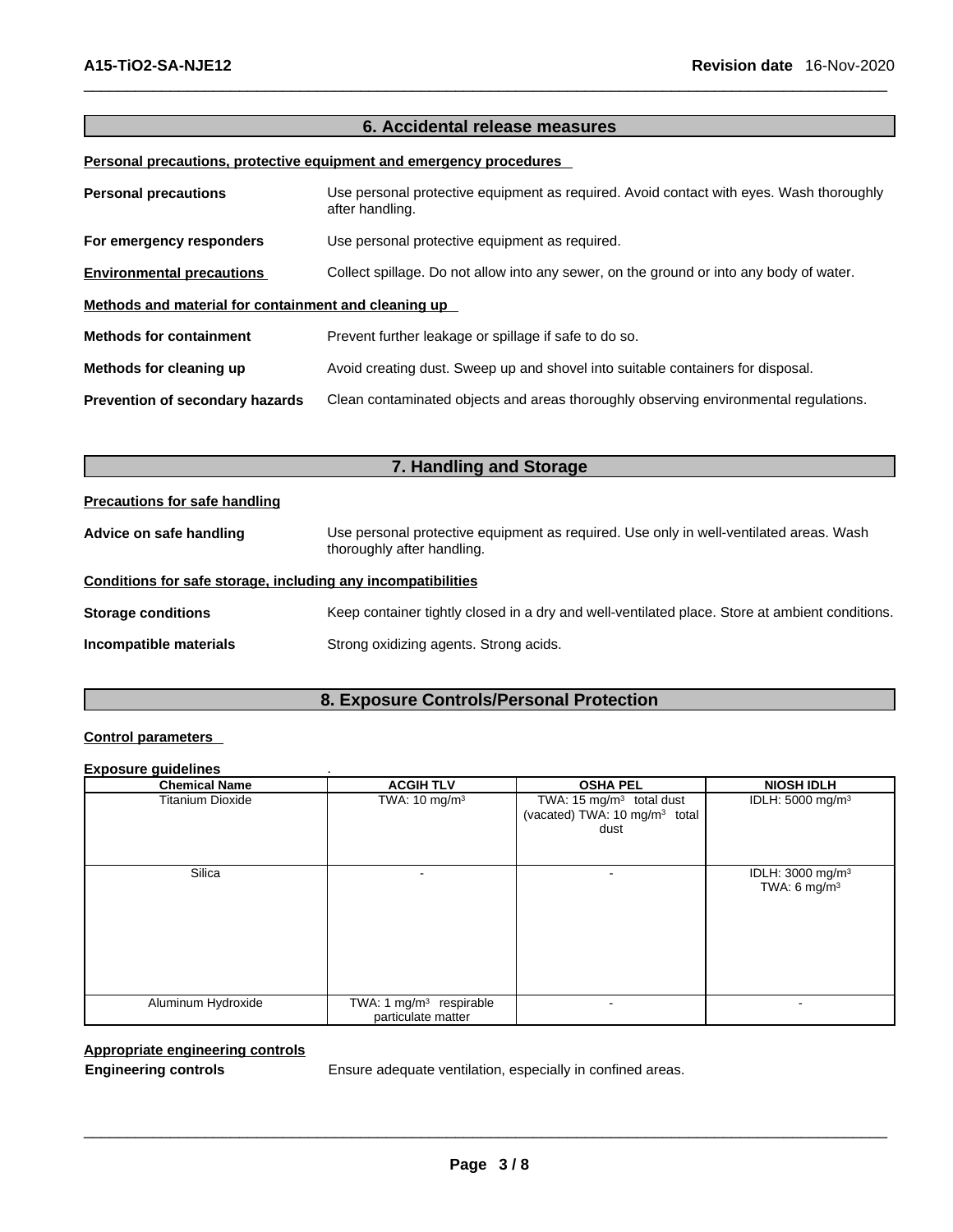#### **Individual protection measures, such as personal protective equipment**

| <b>Eye/face protection</b>     | Wear safety glasses with side shields (or goggles).                                                                |
|--------------------------------|--------------------------------------------------------------------------------------------------------------------|
| Skin and body protection       | Wear protective gloves and protective clothing.                                                                    |
| <b>Respiratory protection</b>  | In case of insufficient ventilation, wear suitable respiratory equipment.                                          |
| General hygiene considerations | Handle in accordance with good industrial hygiene and safety practice. Wash contaminated<br>clothing before reuse. |

#### **9. Physical and Chemical Properties**

#### **Information on basic physical and chemical properties**

| <b>Physical state</b>            | Solid                    |                          |                          |
|----------------------------------|--------------------------|--------------------------|--------------------------|
| Appearance                       | Powder                   | Odor                     | Characteristic           |
| Color                            | White                    | <b>Odor threshold</b>    | No information available |
| <b>Property</b>                  | <b>Values</b>            | <b>Remarks</b> •         |                          |
| рH                               |                          | No information available |                          |
| Melting point / freezing point   |                          | No information available |                          |
| Boiling point / boiling range    |                          | No information available |                          |
| <b>Flash point</b>               |                          | No information available |                          |
| <b>Evaporation rate</b>          |                          | No information available |                          |
| Flammability (solid, gas)        |                          | No information available |                          |
| <b>Flammability limit in air</b> |                          |                          |                          |
| <b>Upper flammability limit</b>  |                          | No information available |                          |
| Lower flammability limit         |                          | No information available |                          |
| Vapor pressure                   |                          | No information available |                          |
| <b>Vapor density</b>             |                          | No information available |                          |
| <b>Specific gravity</b>          |                          | No information available |                          |
| <b>Water solubility</b>          | Insoluble in water       |                          |                          |
| Solubility in other solvents     |                          | No information available |                          |
| <b>Partition coefficient</b>     |                          | No information available |                          |
| <b>Autoignition temperature</b>  |                          | No information available |                          |
| <b>Decomposition temperature</b> |                          | No information available |                          |
| <b>Kinematic viscosity</b>       |                          | No information available |                          |
| <b>Dynamic viscosity</b>         |                          | No information available |                          |
| <b>Explosive properties</b>      |                          | No information available |                          |
| <b>Oxidizing properties</b>      |                          | No information available |                          |
| <b>Other Information</b>         |                          |                          |                          |
| <b>Softening point</b>           | No information available |                          |                          |
| <b>Molecular weight</b>          | No information available |                          |                          |
| VOC content (%)                  | No information available |                          |                          |
| <b>Density</b>                   | No information available |                          |                          |
| <b>Bulk density</b>              | No information available |                          |                          |

#### **10. Stability and Reactivity**

.

**Reactivity**  No data available

**Chemical stability** Stable under normal conditions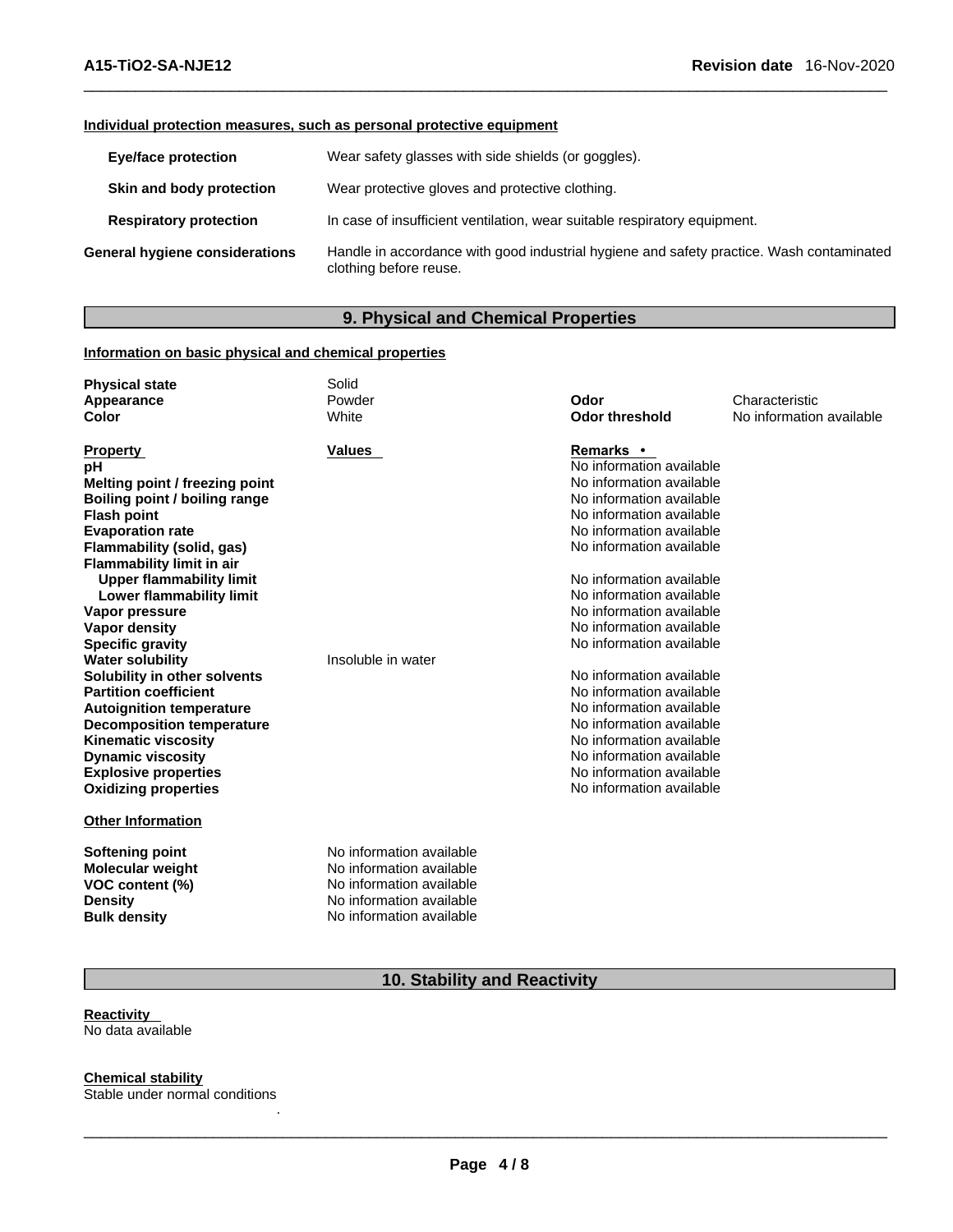#### **Possibility of hazardous reactions**

None under normal processing.

**Hazardous polymerization** Hazardous polymerization does not occur.

#### **Conditions to avoid**

None known.

#### **Incompatible materials**

Strong oxidizing agents. Strong acids.

#### **Hazardous decomposition products**

None under normal use conditions.

#### **11. Toxicological Information**

#### **Information on likely routes of exposure**

| <b>Product information</b> |  |
|----------------------------|--|
| <b>Inhalation</b>          |  |

**Eye contact** No data available.

**Skin contact** No data available.

**Ingestion No data available.** 

#### **Component information**

| <b>Chemical Name</b> | Oral LD50                 | Dermal LD50            | <b>Inhalation LC50</b>     |
|----------------------|---------------------------|------------------------|----------------------------|
| Titanium Dioxide     | ′ Rat<br>. 10000 ma/ka    |                        |                            |
| <b>Silica</b>        | $= 7900$ mg/kg (Rat)      | ' Rabbit<br>5000 ma/ka | $2.08$ ma/L<br>์ Rat ) 4 h |
| Aluminum Hydroxide   | ′ Rat .<br>⁄ 5000 mg/kg → |                        |                            |

#### **Information on toxicological effects**

**Symptoms** No information available.

No data available.

#### **Delayed and immediate effects as well as chronic effects from short and long-term exposure**

| <b>Skin corrosion/irritation</b>  | No information available.                                                                |
|-----------------------------------|------------------------------------------------------------------------------------------|
| Serious eye damage/eye irritation | No information available.                                                                |
| <b>Irritation</b>                 | No information available.                                                                |
| Corrosivity                       | No information available.                                                                |
| Sensitization                     | No information available.                                                                |
| Germ cell mutagenicity            | No information available.                                                                |
| <b>Carcinogenicity</b>            | This product contains one or more substances which are classified by IARC as             |
|                                   | carcinogenic to humans (Group I), probably carcinogenic to humans (Group 2A) or possibly |
|                                   | carcinogenic to humans (Group 2B).                                                       |
|                                   |                                                                                          |

| <b>Chemical</b><br>Name | CGIH                                                | <b>IARC</b> | <b>NTP</b> |  |
|-------------------------|-----------------------------------------------------|-------------|------------|--|
| Titaniun.<br>Dioxide    |                                                     | ΩD          |            |  |
|                         | IADO (International America: for Decease on Occase) |             |            |  |

*IARC (International Agency for Research on Cancer)*

*Group 2B - Possibly Carcinogenic to Humans* 

*OSHA (Occupational Safety and Health Administration of the US Department of Labor)*

*X - Present* 

**Reproductive toxicity** No information available.

**STOT** - **single exposure No information available.**<br>**STOT** - **repeated exposure No information available.** 

**STOT** - repeated exposure **Aspiration hazard**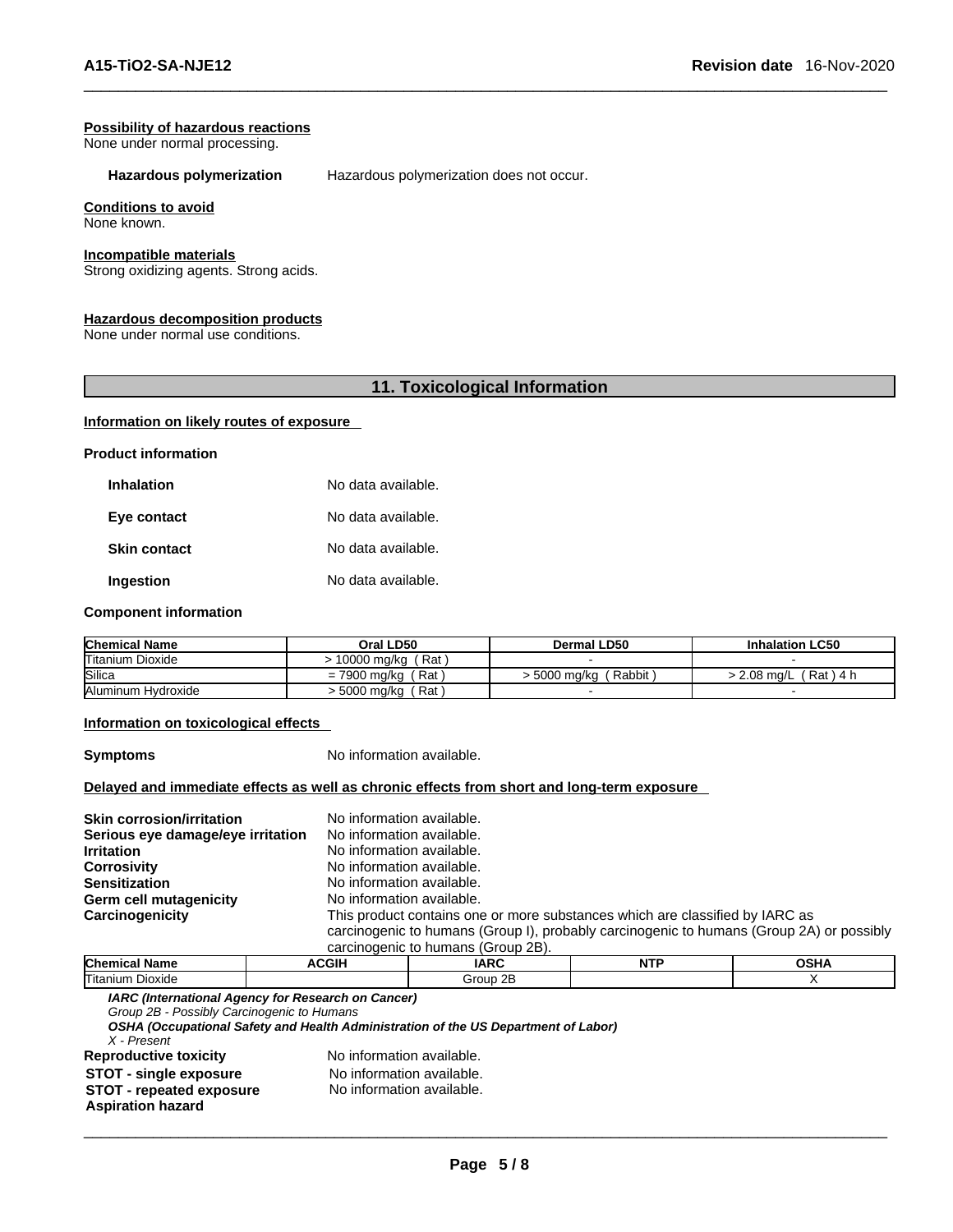#### **12. Ecological Information**

#### **Ecotoxicity**

| <b>Chemical Name</b> | Algae/aguatic plants            | Fish                                     | Crustacea                     |
|----------------------|---------------------------------|------------------------------------------|-------------------------------|
| Silica               | Pseudokicheriella<br>440<br>70L | 5000:<br>-96 h<br>Brachydanio rerio mg/L | 7600: 48 h Ceriodaphnia dubia |
|                      | subcapitata mg/L EC50           | ) static                                 | EC50<br>ma/L                  |

#### **Persistence and degradability**

No information available.

#### **Bioaccumulation**

No information available.

#### **Other adverse effects** No information available

### **13. Disposal Considerations**

| Waste treatment methods   |                                                                                                        |
|---------------------------|--------------------------------------------------------------------------------------------------------|
| <b>Disposal of wastes</b> | Disposal should be in accordance with applicable regional, national and local laws and<br>regulations. |
| Contaminated packaging    | Disposal should be in accordance with applicable regional, national and local laws and<br>regulations. |

|             | <b>14. Transport Information</b> |  |
|-------------|----------------------------------|--|
| <b>DOT</b>  | Not regulated                    |  |
| ICAO (air)  | Not regulated                    |  |
| <b>IATA</b> | Not regulated                    |  |
| <b>IMDG</b> | Not regulated                    |  |
| RID         | Not regulated                    |  |
| <b>ADR</b>  | Not regulated                    |  |
|             |                                  |  |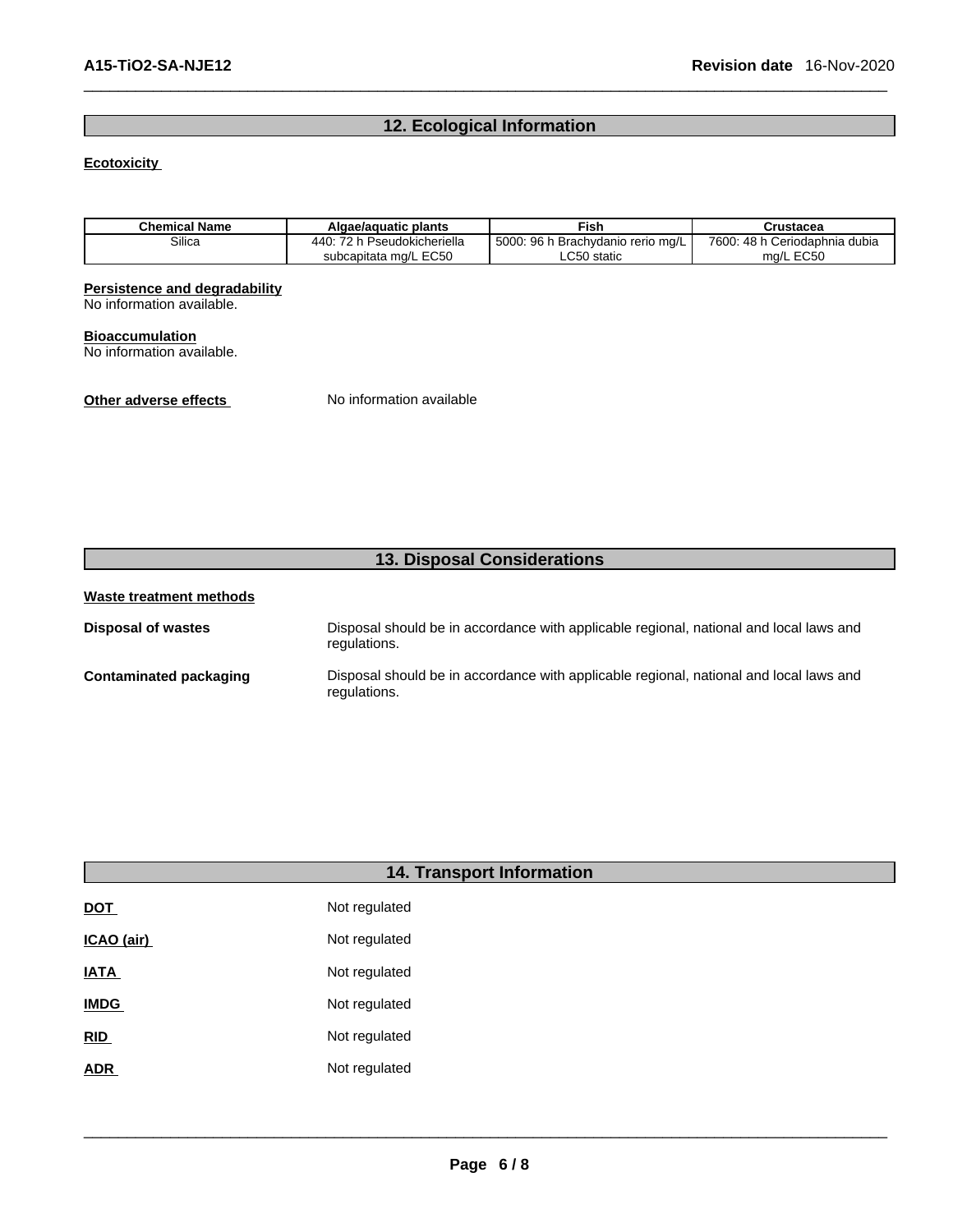#### **15. Regulatory information**

| <b>International Inventories</b> |                |
|----------------------------------|----------------|
| TSCA                             | Complies       |
| <b>DSL/NDSL</b>                  | Complies       |
| <b>EINECS/ELINCS</b>             | Complies       |
| ENCS                             | Complies       |
| <b>IECSC</b>                     | Complies       |
| KECL                             | Not Determined |
| PICCS                            | Complies       |
| AICS                             | Complies       |

#### **Legend:**

**TSCA** - United States Toxic Substances Control Act Section 8(b) Inventory

**DSL/NDSL** - Canadian Domestic Substances List/Non-Domestic Substances List

 **EINECS/ELINCS** - European Inventory of Existing Chemical Substances/European List of Notified Chemical Substances

**ENCS** - Japan Existing and New Chemical Substances

**IECSC** - China Inventory of Existing Chemical Substances

**KECL** - Korean Existing and Evaluated Chemical Substances

**PICCS** - Philippines Inventory of Chemicals and Chemical Substances

**AICS** - Australian Inventory of Chemical Substances

#### **US Federal Regulations**

#### **SARA 313**

Section 313 of Title III of the Superfund Amendments and Reauthorization Act of 1986 (SARA). This product does not contain any chemicals which are subject to the reporting requirements of the Act and Title 40 of the Code of Federal Regulations, Part 372

#### **SARA 311/312 Hazard Categories**

| <b>Acute Health Hazard</b>        | No  |
|-----------------------------------|-----|
| <b>Chronic Health Hazard</b>      | No  |
| <b>Fire Hazard</b>                | N٥  |
| Sudden release of pressure hazard | No. |
| <b>Reactive Hazard</b>            | No  |

#### **CWA (Clean WaterAct)**

This product does not contain any substances regulated as pollutants pursuant to the Clean Water Act (40 CFR 122.21 and 40 CFR 122.42)

#### **CERCLA**

This material, as supplied, does not contain any substances regulated as hazardous substances under the Comprehensive Environmental Response Compensation and Liability Act (CERCLA) (40 CFR 302) or the Superfund Amendments and Reauthorization Act (SARA) (40 CFR 355). There may be specific reporting requirements at the local, regional, or state level pertaining to releases of this material

#### **US State Regulations**

#### **California Proposition 65**

This product contains chemicals known to the state of California to cause birth defects or other reproductive harm

| Chemical<br>-----<br>⊪Name | - -<br><br>osition 65<br>"alitor<br><br>oo<br>ша |
|----------------------------|--------------------------------------------------|
| ļ<br>, itaniur<br>Dioxide  | Carcinoɑen                                       |

#### **U.S. State Right-to-Know Regulations**

This product may contain substances regulated by state right-to-know regulations

| Chemio<br>- - - -<br><b>Nallic</b> | <b>New</b><br>Jersev | <br>мағ<br>……au∏us <del>c</del> us | .<br>anıa<br>. . |
|------------------------------------|----------------------|------------------------------------|------------------|
| --<br>⊥itanıum<br>Dioxide          |                      |                                    |                  |